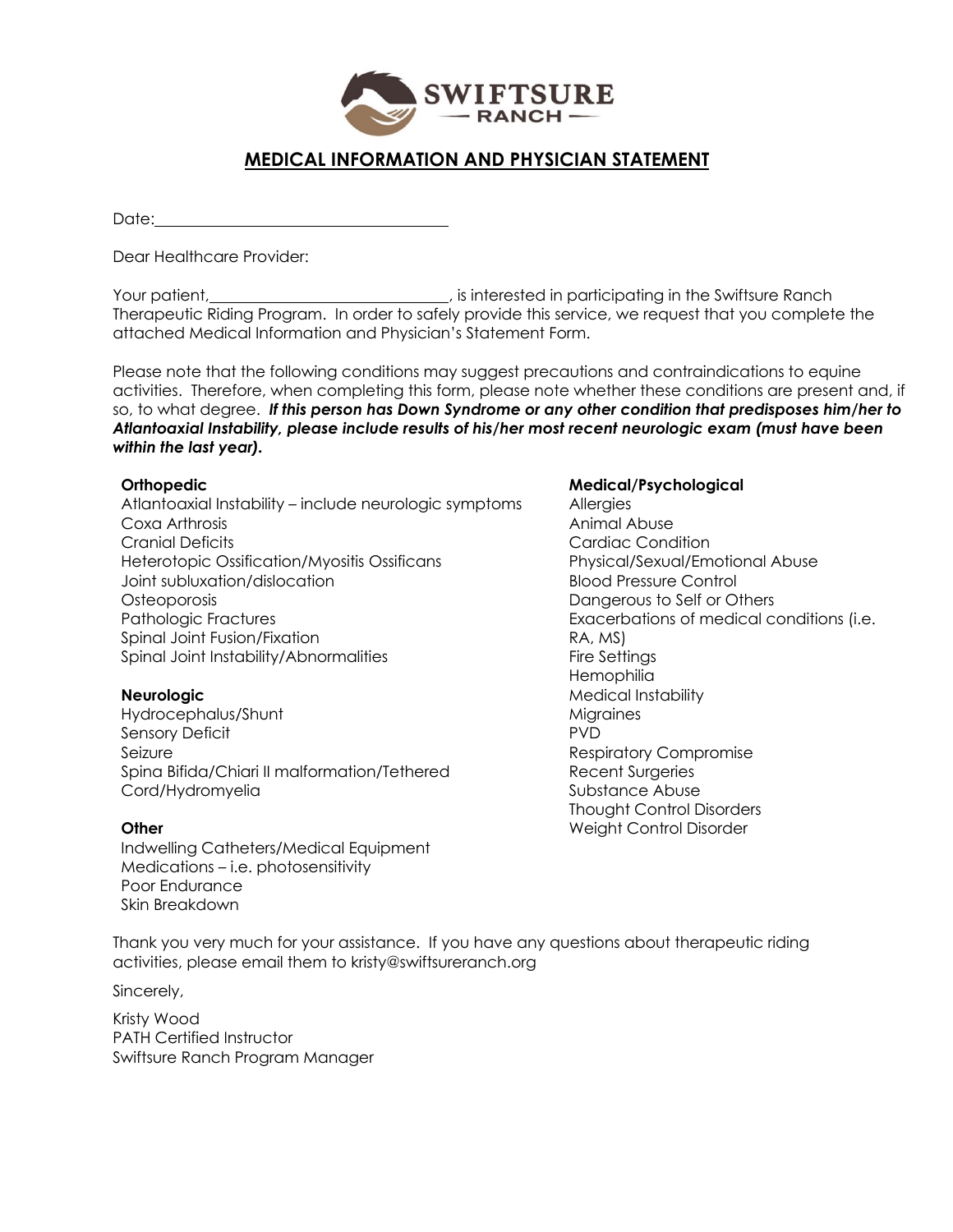

|  | Seizure Type: _________________________________Controlled: Y N Date of Last Seizure: ______________                                                                        |
|--|----------------------------------------------------------------------------------------------------------------------------------------------------------------------------|
|  | Shunt Present: Y N Date of last revision: __________ Special Precautions/Needs: _____________                                                                              |
|  | Mobility: Independent Ambulation Y N Assisted Ambulation Y N Wheelchair Y N                                                                                                |
|  | For those with Down syndrome: AtlantoDens Interval X-rays Date: Result + -<br>life to the second proposition of Atlanta Avial Includible proceed at this visit? V NL Data: |

*Were neurologic symptoms of AtlantoAxial Instability present at this visit*? Y N Date: \_\_\_\_\_\_ If yes, symptoms observed were**:**

Please indicate current or past special needs in the following systems/areas, including surgeries:

|                          | Y | N | <b>Comments</b> |
|--------------------------|---|---|-----------------|
| Auditory                 |   |   |                 |
| Visual                   |   |   |                 |
| <b>Tactile Sensation</b> |   |   |                 |
| Speech                   |   |   |                 |
| Cardiac                  |   |   |                 |
| Circulatory              |   |   |                 |
| Integumentary/Skin       |   |   |                 |
| Immunity                 |   |   |                 |
| Pulmonary                |   |   |                 |
| Neurologic               |   |   |                 |
| Muscular                 |   |   |                 |
| <b>Balance</b>           |   |   |                 |